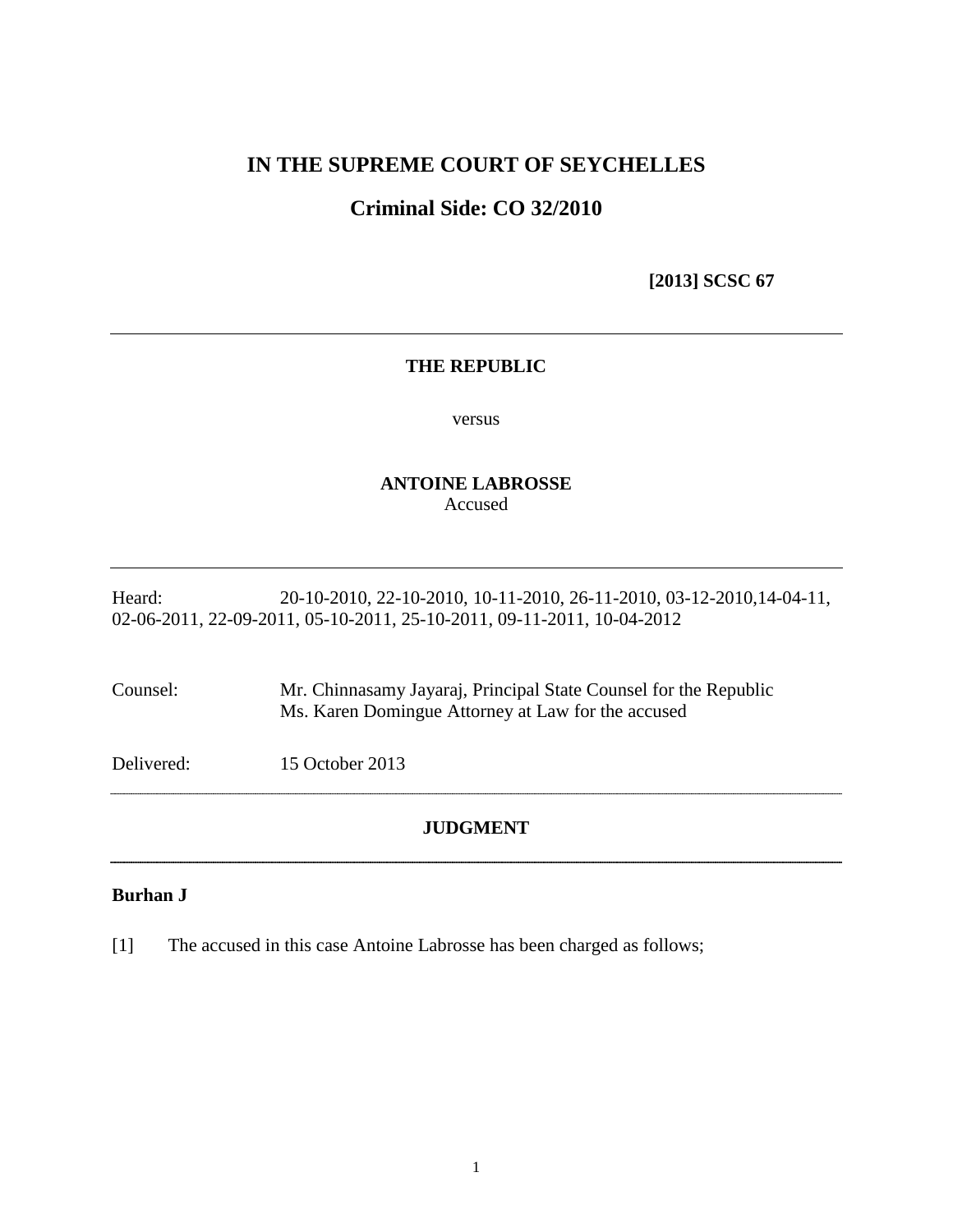### *COUNT 1*

## *Statement of offence;*

- *Robbery with violence Contrary to and punishable under Section 281 of the Penal Code read with Section 23 of the Penal Code.*
- *The particulars of offence are that Antoine Labrosse of Anse Aux Pins together with a person known to the Republic, namely Freddy Paul Oreddy on the 12th February 2010, at Foret Noire, Mahe, with common intention robbed Mr. Kannan Ponnusamy Pillay of a black briefcase containing more than R100, 000 in different denominations and at the time of such robbery used personal violence to the said Kannan Ponnusamy Pillay.*

[2] *COUNT 2*

#### *Statement of offence;*

- *Committing an act with intent to cause grievous harm to a person contrary to Section 219 (a) of the Penal Code and punishable under Section 207 of the Penal Code read with Section 23 of the Penal Code.*
- *The particulars of offence are that Antoine Labrosse of Anse Aux Pins, together with a person known to the Republic, namely Freddy Paul Oreddy, on the 12th day of February 2010, at Foret Noire, Mahe, with intent to cause grievous harm to the Mr. Kannan Ponuusamy Pillay, having common intention caused grievous harm to Kannan Ponnusamy Pillay.*
- [3] The accused denied the charges and the prosecution opened its case by calling witness Melville Molle who stated that about 8 to 9 months earlier he had been at his home at Foret Noire when he had seen the accused who he identified in open court running past his house. The accused had come towards him and he had seen him face to face. The accused had attempted to jump over rocks but had fallen at the third rock. Another person Mr. Oreddy too had come running and the accused after falling had got up picked up his bag and both had run away together. He identified the accused and further stated he knew him since he was a child. Witness admitted he was in good physical health even though he was 83 years of age. He admitted he was taking pills to be 100% mentally fit. He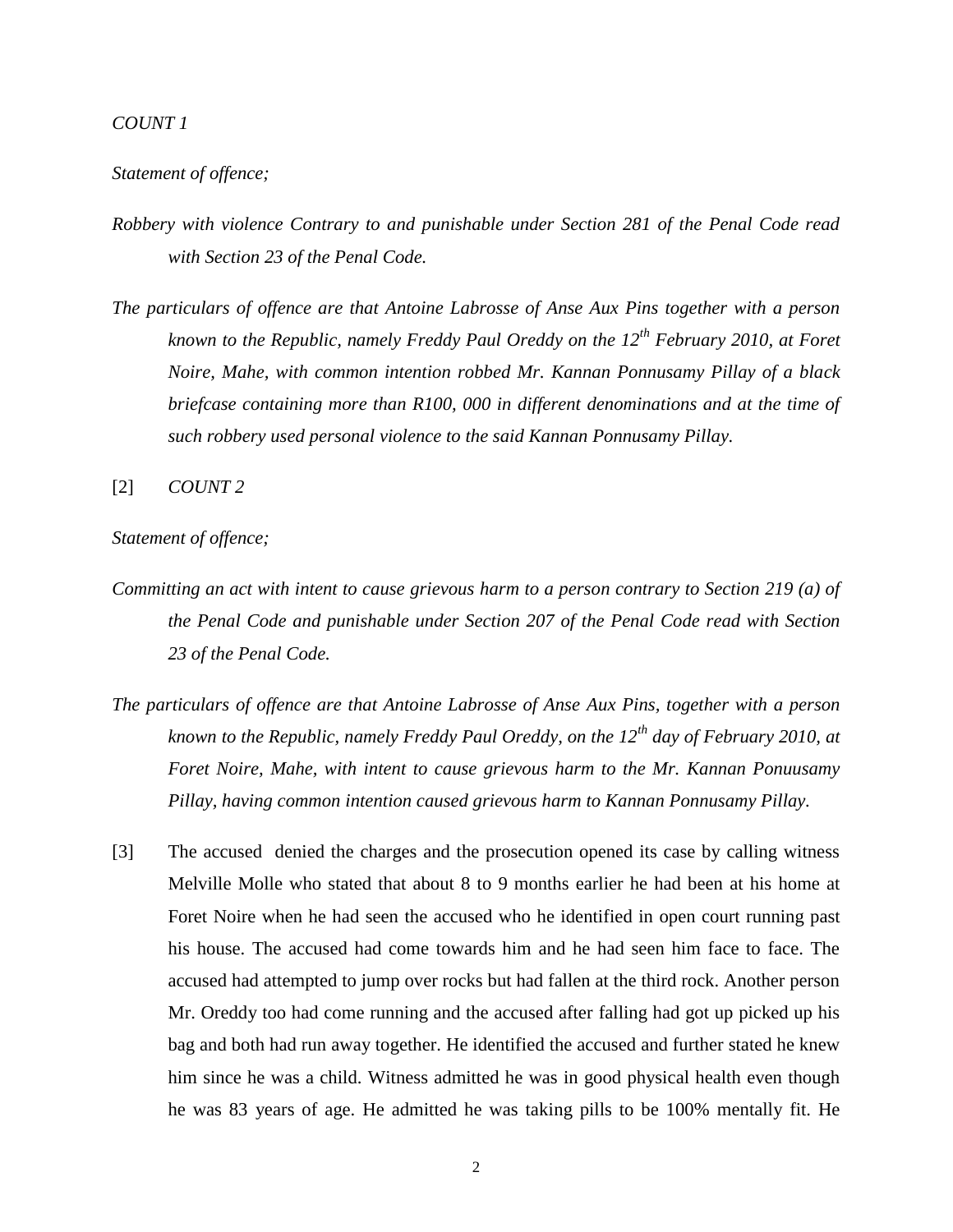stated one Mr. Tall had come and told him about the incident and the police had recorded his statement. Learned counsel for the accused pointed out the omission made by witness in that he had not mentioned the name of the accused Antoine Labrosse in his statement.

- [4] The victim in this case Ponnu Kannan in his evidence stated he was the Manager of SSP at Foret Noire and had started work at 8 a.m on the  $12<sup>th</sup>$  of February 2010 and part of his duty was to bank cheques and money. He stated he would bank the money in the MCB and Barclays Bank. On the  $12<sup>th</sup>$  of February 2010 he had opened the shop as usual and around 8.30 a.m taken the money and cheques for banking with other documents. He had started his motorbike around 8.30 a.m and after answering a call from the Company Chairman he had proceeded on his way to the bank. Opposite the old Fresh Cut building at Foret Noire somebody had hit him. Due to the force of the blow he had received on the left side of his face, he had lost vision in both eyes instantaneously. The object used to hit him was a square piece of wood. He had not seen it properly but he stated after he had fallen down while he was feeling for his bag he had caught a square piece of wood. Prior to being hit he had seen one Paul Oreddy who used to come to purchase items from his shop standing near a building close by talking on a mobile phone.
- [5] Witness further stated as a result of the blow his face, nose, eyes and chin were severely injured. He had lost his vision completely in his left eye as a result of the blow he received but after an operation partially received his sight back in the other eye. He was to deposit 140.000.00 (one hundred and forty thousand) in cash and described the cheques in his possession and the other documents namely a delivery voucher "Chalan" which at the time of the incident were in a bag. When he had fallen the bag he had in his possession had got lost. Thereafter somebody had helped him and the ambulance arrived and he was taken to hospital. Witness stated he had been unconscious till the next Thursday for almost a period of seven days. He was operated on and received only half vision in one eye and the other eye was replaced by an artificial eye as he had lost complete vision from the left eye.
- [6] Under cross examination the victim Mr. Kannan affirmed the fact that one of his eyes had to be removed and they were able to do some repair on the other eye and he could see a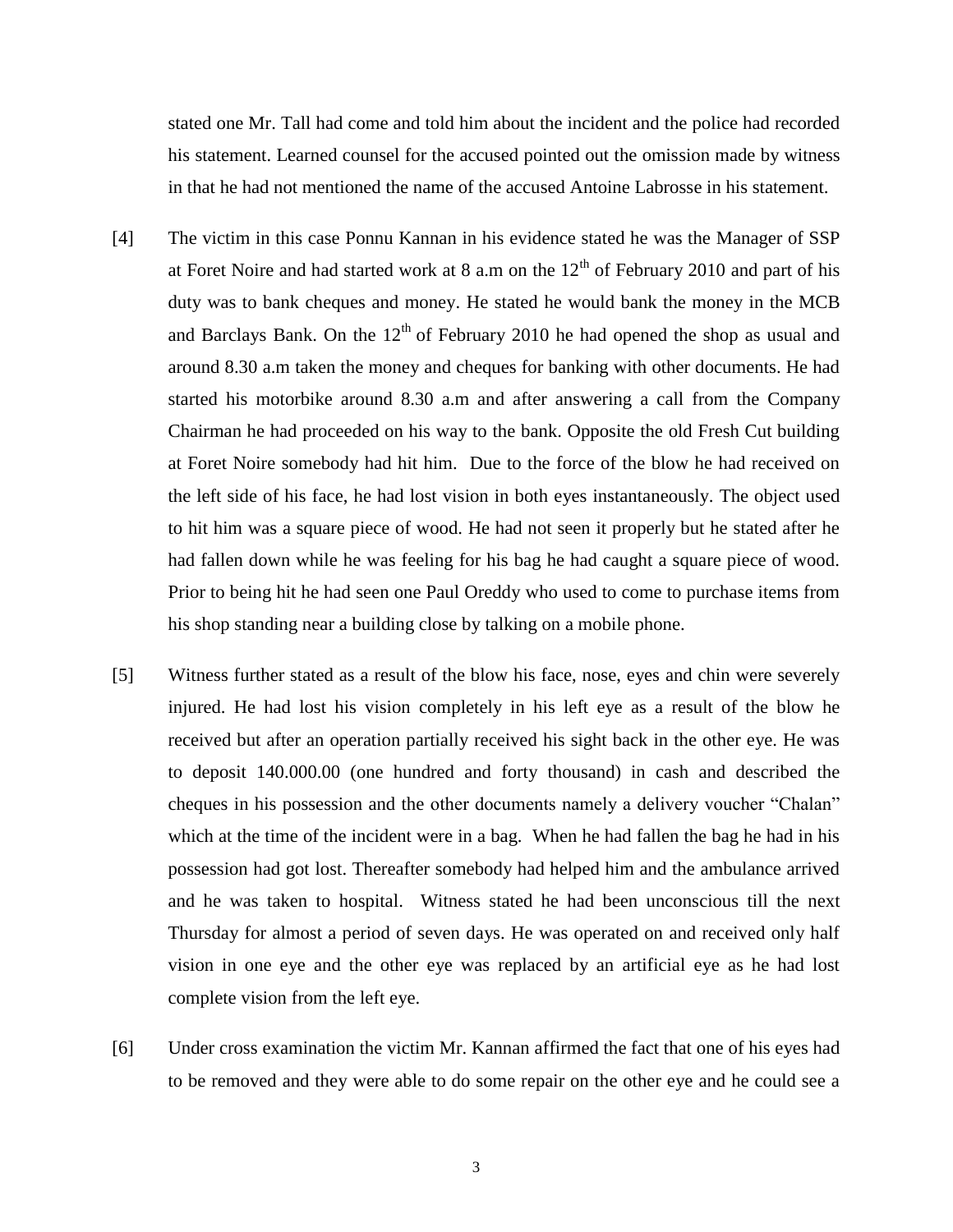little. He further stated that the left side of his chin had been removed and his nose completely broken and that there was no bone inside his nose at present. He had gone to India for medical treatment. He stated he was hit while traveling in his motor bike. He further stated he had received the  $2<sup>nd</sup>$  blow after he fell down from his bike and was looking for his bag. Somebody had taken the bag and left. He admitted he had not seen who had hit him or grabbed his bag. He stated he had seen Mr. Oreddy just 5 metres away from the place he was hit and all he saw before he was hit was a hand with a stick.

- [7] Sharon Barra giving evidence stated that she was working at Printec Holdings Mont Fleuri and she used to take a short cut through the Rochon River to Mont Fleuri and pass next to the old Fresh Cut at Foret Noire around 9.00 a.m. On the  $12<sup>th</sup>$  of February 2010, she had been walking with Marie Andre her friend when she had seen two men next to a wall. She had seen a motor cycle coming and the two men had hit the motor cycle driver with a piece of wood on his face and the motor cyclist had lost control and hit against the wall. She had witnessed the scene from about 30 metres away. One man had hit the motorcyclist who had fallen while the other person had taken the bag and run. She stated that the motorcyclist was the Indian man working in the Supermarket at Mont Fleuri but she could not identify the assailants. Witness was unable to identify the accused in open court. She stated the faces of the persons who attacked the victim were not covered. She admitted that in her statement to the police she had stated the person who had hit the accused was like Freddy Oreddy. Subsequently witness was recalled and she identified the long piece of square wood she had seen that day at the time of the incident.
- [8] Sergeant Emille Fred stated he was working at the Mont Fleuri station at the time of the incident. He had received information of the robbery and immediately proceeded to the scene with officers PC Hollanda and PC Aglae. On arriving at the scene he had noticed an ambulance with some medical personnel attending to an Indian man who was covered in blood. The man had been on the right side of the road when going up at Foret Noire. He had noted the fallen motor cycle, the blood spatter and picked up the piece of wood lying by the side of the road which was used in the attack. They had conducted a search and found papers, documents and bank cheques which they had taken into custody. He stated the piece of wood was given to Sergeant Allisop.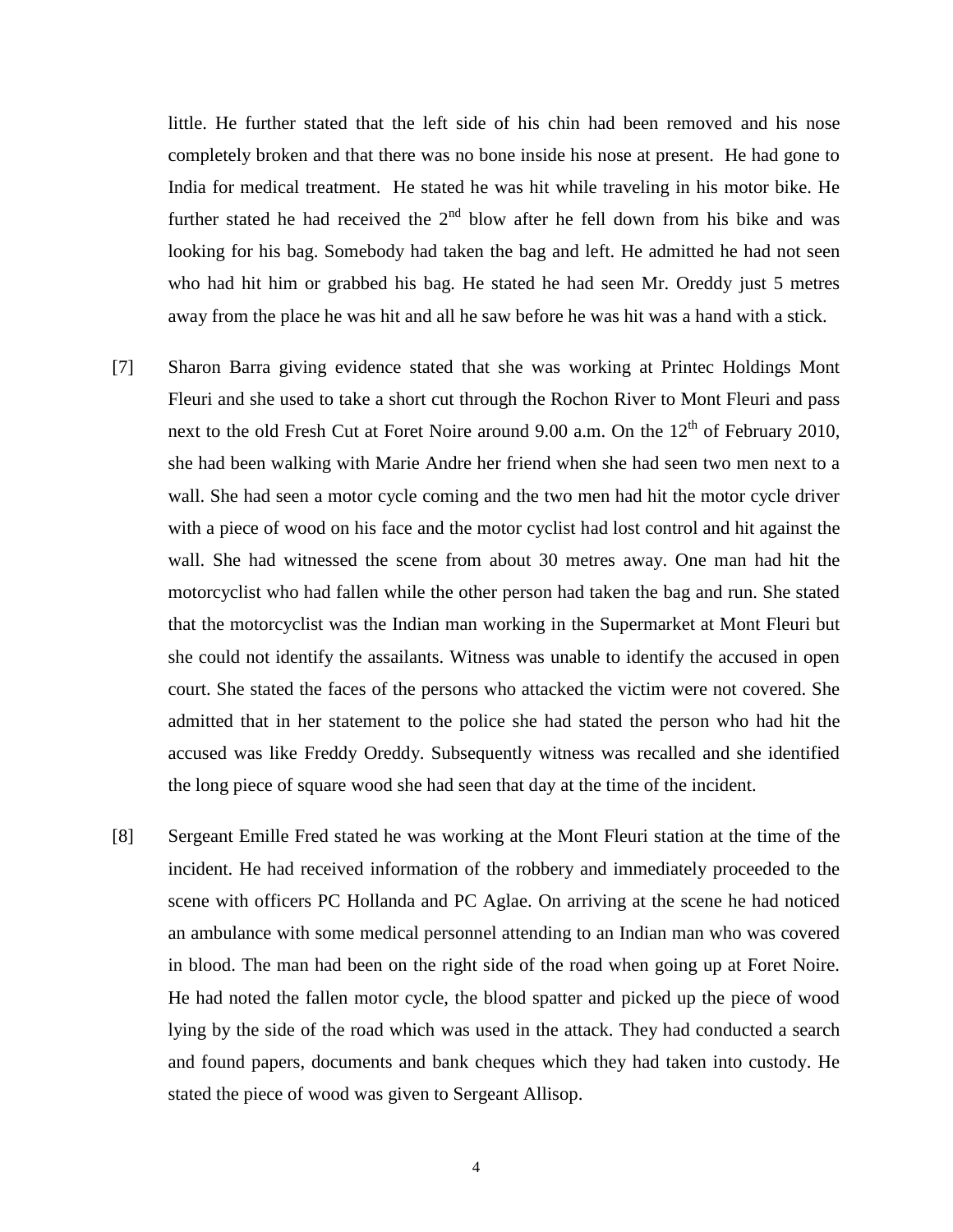- [9] Mr. Andy Tall next gave evidence and stated he lived at Foret Noire and on the  $12<sup>th</sup>$  of February 2010 he had got up a bit late that day around 8.30 a.m and was preparing tea, when he heard a motor cycle coming and a noise of it being hit and it crashing on the wall opposite where he lived. He had heard someone screaming from the road. He had seen two men one taller than the other running but he could see the taller man better as there was a fence. The taller person had been running very fast with something in his hand. He further stated he had seen both of them run in the direction of the lane to Mr. Molle"s house. Witness had approached the scene and recognised the Indian man as Kanna from the Sekkar"s shop. He had seen him lying on the road side in the ditch covered with blood with the motor bike on top of him. Witness identified the accused in open court as the taller man he had seen running away from the scene. He had told his wife to call the police. The police and ambulance arrived thereafter.
- [10] Witness identified the piece of wood recovered at the scene. He admitted under cross examination that even though he had seen the two persons running his attention was on the victim. He had seen the full face of the tall one and stated he had seen the same accused three times before at Foret Noire with one Shirley not too long before the incident but never known him. Witness insisted he was not adding or subtracting anything and insisted he was telling the truth.
- [11] Thereafter the prosecution led finger print evidence by calling witnesses Joachim Allisop. He stated as a police officer he had received specialised training in this field and stated he had received certain documents recovered from an alleged scene of robbery in regard to this case. He had sprayed the documents and obtained latent impressions from four of the A4 size papers containing a list of commodities, from two bank statements, a Rising Sun invoice also from an MCB and a Barclay"s bank cheque. He had labelled one impression A on the A4 size paper and produced it as P2 (a). He explained in detail the procedure how he proceeded to photograph and enlarge the print of this impression on the A4 size paper and also the left middle finger impression of the accused Antoine Labrosse which too had been received by him. Having photographed enlarged and mounted side by side both impressions they were sent for comparison to Superintendent Elizabeth.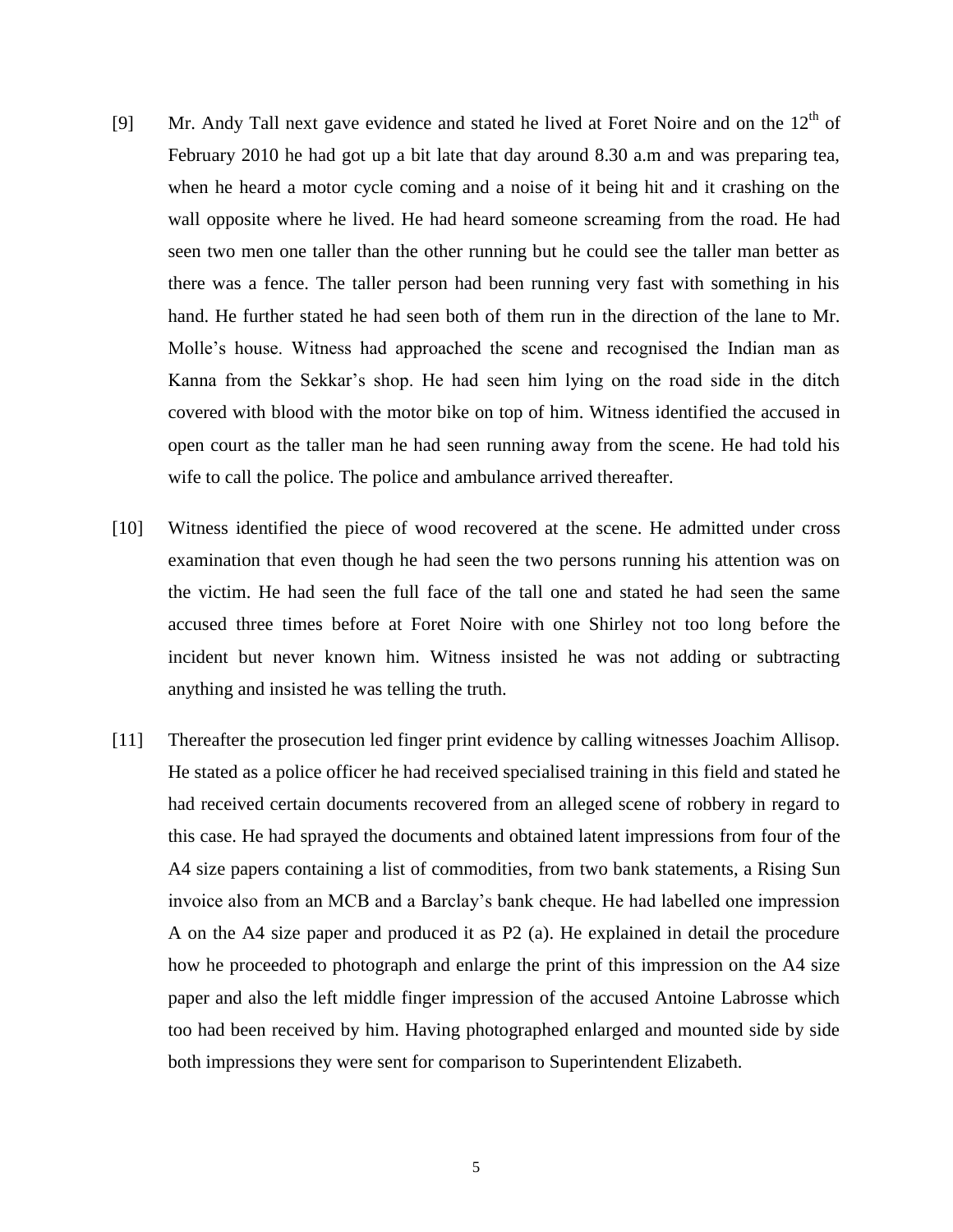- [12] Superintendent Elizabeth stated he was attached to the Scientific Support and Crime Record Bureau. He further stated he had compared the mounted finger impressions sent to him i.e the impression taken from the A4 size paper and the impression taken from the left middle finger of the accused Antoine Labrosse and found them to be identical. In his report P9 he had marked 10 points of similarities which agreed in sequence and details of ridge characteristics. He stated that the accused had been taken into custody at the time the documents were handed over to him for comparison. He further stated he could not recall if one Paul Oreddy too had been arrested at that time. The documents were handed over to him on the  $13<sup>th</sup>$  of May 2010 at 13.30 hrs. He further clarified the fact that no two persons have been found to have the same finger prints.
- [13] Sergeant Emille Fred continuing his evidence, described the items he had recovered from the scene and identified the piece of wood, the cheques and documents marked P1 to P4 and P8 which had been scattered around the scene and stated that the document P2(a) on which the finger print of the accused was identified was found behind the wall of one Mr. Tall"s house. All these documents were identified by the victim as what he had in his possession that day prior to being attacked and robbed. Sergeant Emille Fred stated he had personally handed over the exhibits to the officers of the Scientific Crime and Support Unit. He stated that he had handled these documents with his bare hands so he too had to give his prints to exclude his prints from those taken from the documents.
- [14] Dr Verma in her evidence as Consultant in charge of Ophthalmology verified the fact that the victim had lost his eyesight in his left eye and furnished the report of Dr. Ernest Ogbedo as P11. Thereafter the prosecution closed its case.
- [15] Learned counsel for the accused informed court that her client would elect to remain silent and both parties thereafter tendered written submissions. It is to be borne in mind that in terms of Article 19 (2) (h) of the Constitution of the Republic of Seychelles no adverse inference could be drawn from the fact that the accused chose his right to remain silent.
- [16] The main grounds urged by learned counsel for the defence is in respect of the identity of the accused. In her submissions she states that the evidence of Mr. Molle and Mr. Tall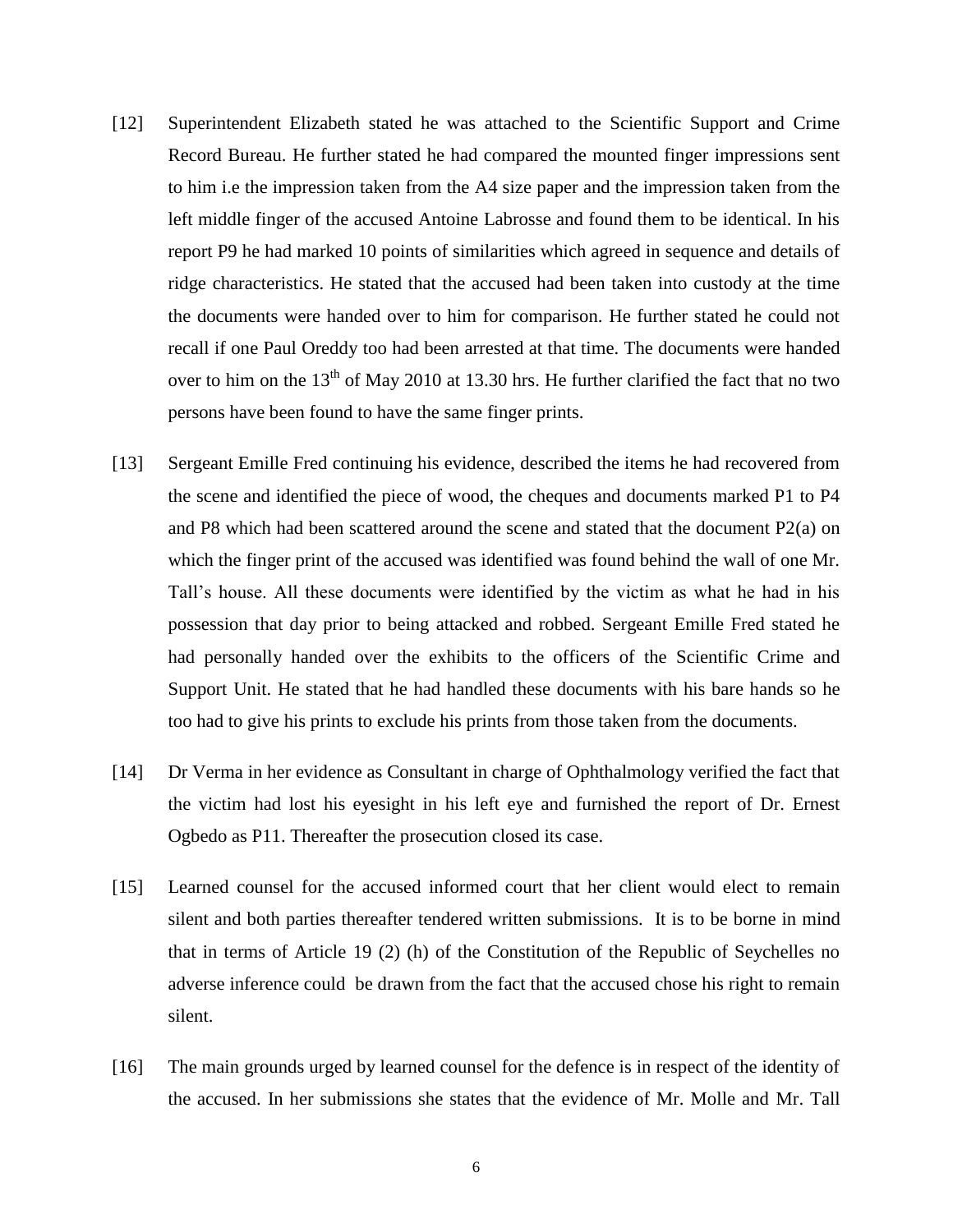cannot be relied on as they have identified the accused only in open court which identification is insufficient as no identification parade had been held. Learned counsel referred to the case of **Pragassen** v **R** (1974) SLR 13. She also submitted that the identification cannot be relied on as both witnesses had only seen the accused fleetingly as he was running. Learned counsel relied on the case of *R v Turnbull (1977) QB 224.*

[17] The guidelines in identification as laid down in the case of *R v Turnbull (supra)* are that whenever the case against an accused depends wholly or substantially on the correctness of one or more identifications of the accused which the defence alleges to be mistaken, a special need for caution arises before convicting on the correctness of the identification. A court should consider the possibility that a mistaken witness could be a convincing one. The circumstances under which the identification has been made should be carefully scrutinized by court before coming to a finding. In doing so the length of time, the distance, the light and whether the observation was impeded in anyway should be considered. Had the witness seen the accused before and whether he knew the accused and whether there was any discrepancy in the description of the accused given to the police in the statement by the witness are facts to be considered. Recognition must be distinguished from identification. The possibility that mistakes in recognition also occur even among close relatives and friends must be considered by court. The quality of the identification evidence and not the "quantity" must be considered in the light of the circumstances under which the individual was identified which would include, the time of observation and whether in satisfactory conditions of light and unimpeded vision. Several witnesses might testify they had a fleeting glance of the accused in poor lighting conditions, therefore even though the identification is by several witnesses, the identification is still poor. In the event of the fleeting glance identification being poor, supporting evidence should be looked for. It is to be noted that Turnbull directions are not applicable to every case involving a minor identification problem but were only intended to deal with "fleeting glance sightings". *Archbold, Pleadings Evidence and Practice 42nd edition pg 1000* refers to an example of a fleeting glance sighting: "Where X saw an accused snatch a woman"s bag he obtained only a fleeting glance of the thief s face as he ran away…" also discussed in case of *Fabien Madeleine v Republic SC Crim App 1 of 2012.*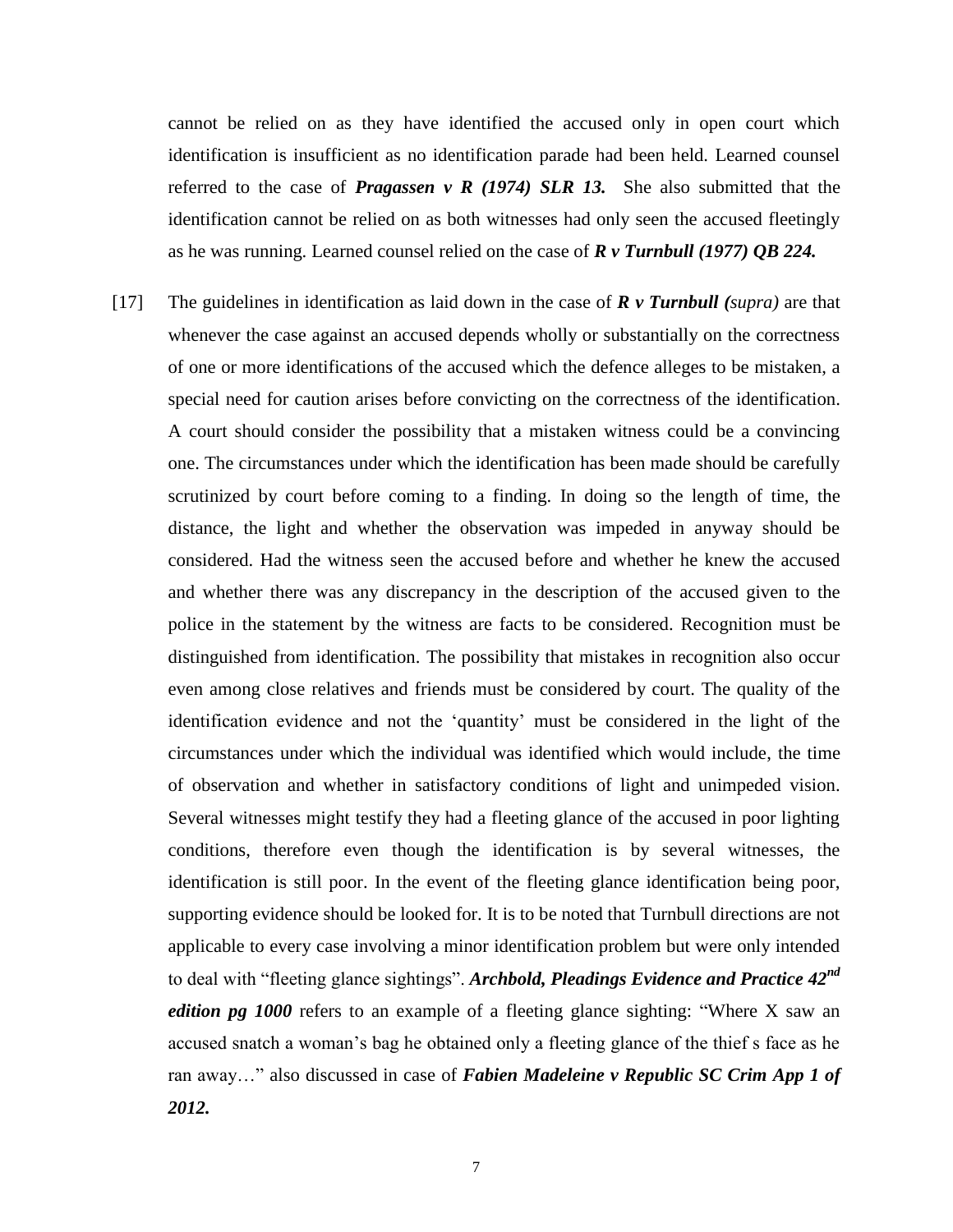- [18] When one considers the evidence of this case both witnesses Mr. Andy Tall and Mr. Molle have identified the accused in broad day light. Mr. Molle states he saw the accused face to face as he was running past him soon after the incident had occurred and the accused had tripped and fallen giving further observation time for witness. In addition witness Molle states he knew the accused since he was a small boy. Mr. Tall too stated he identified the accused as he was running away from the scene and he too had seen the accused prior to the incident about three times on earlier occasions. While Mr. Tall admitted he could not see the shorter person who was running with the accused as there was a fence, he stated he was able to identify the taller of the two persons running away from the scene of the crime as the accused in this case. Be that as it may it is apparent that the police were able to recover certain documents which were in the bag which had been taken way by persons at the time of the robbery and some of these were found discarded in the direction the accused had been seen running. The victim was able to identify one such document P2(a) as one which had been inside the bag which was stolen and according to the evidence of Officer Emille Fred, this document was one of the discarded documents taken into custody near the scene of crime soon after the incident. This document according to the evidence of Officer Joachim Allisop and Superintendent Elizabeth had the finger print of the accused. The only evidence before court that explains how the finger print of the accused came onto to this document which was stolen as gathered from the evidence of the prosecution is that he had placed it himself while he was running away from the scene. The fact that he was in police custody at the time the finger prints were being compared bears no significance in the absence of any suggestion or evidence that his finger prints had been forcibly placed on the documents. The evidence of Sergeant Emille Fred is that he categorically states the documents were in his custody and they were personally handed over to the officers of the Scientific Support Unit.
- [19] When one considers the entirety of the evidence in regard to the identification of the accused in the view of this court there is strong finger print evidence which further establishes and supports the evidence of identification of the accused given by witnesses Molle and Andy Tall. For the aforementioned reasons the contention of learned counsel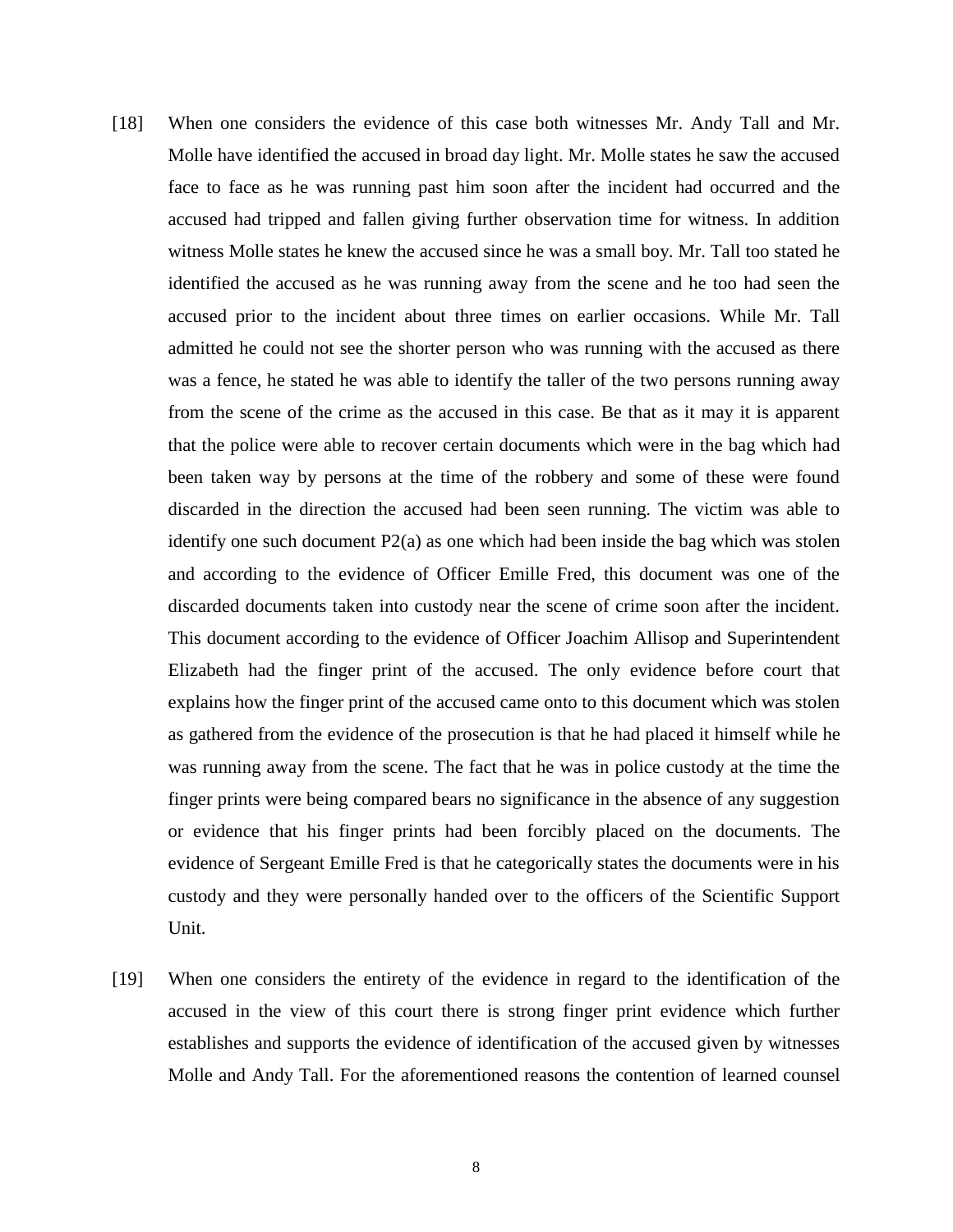that the evidence in respect of the identification of the accused should not be relied on bears no merit.

- [20] It is pertinent to mention at this stage as borne out in the submissions of learned counsel for the accused that Freddy Paul Oreddy the name mentioned in the particulars of offence has already been tried and convicted in another trial. It is the contention of learned counsel that witness Sharon Barra in her statement to the police had stated that it was the accused Freddy Paul Oreddy who had committed the actual act of assault on the victim. It is however clear from her evidence in court that although she had witnessed the sequence of events as they occurred before her and her evidence corroborates that of the victim and is corroborated by other witnesses, her evidence in respect of identification cannot be relied on.
- [21] Further perusal of the charge clearly indicates that both the accused have been charged read with section 23 of the Penal Code as well. Section 23 of the Penal Code sets out what common intention is.

*"When two or more persons form a common intention to prosecute an unlawful purpose in conjunction with one another, and in the prosecution of such purpose an offence is committed of such a nature that its commission was a probable consequence of the prosecution of such purpose, each of them is deemed to have committed the offence."*

- [22] It must be remembered that section 23 lays down a principle of joint liability in the commission of a criminal act and i**s** not a manner of committing an offence.
- [23] Common intention envisages a sharing of similar intention entertained by the accused persons. Common intention requires a common meeting of minds or a sharing of similar intention before the offence is committed. Common intention could be proved by showing the conduct of the accused, that the two or more accused by reason of actually participating in the crime, some overt or obvious act, active presence, pre plan and preparation as well as immediate conduct after the offence was committed. Thus the preceding, prevailing and succeeding conduct of the accused could be analysed to determine whether they acted with common intention.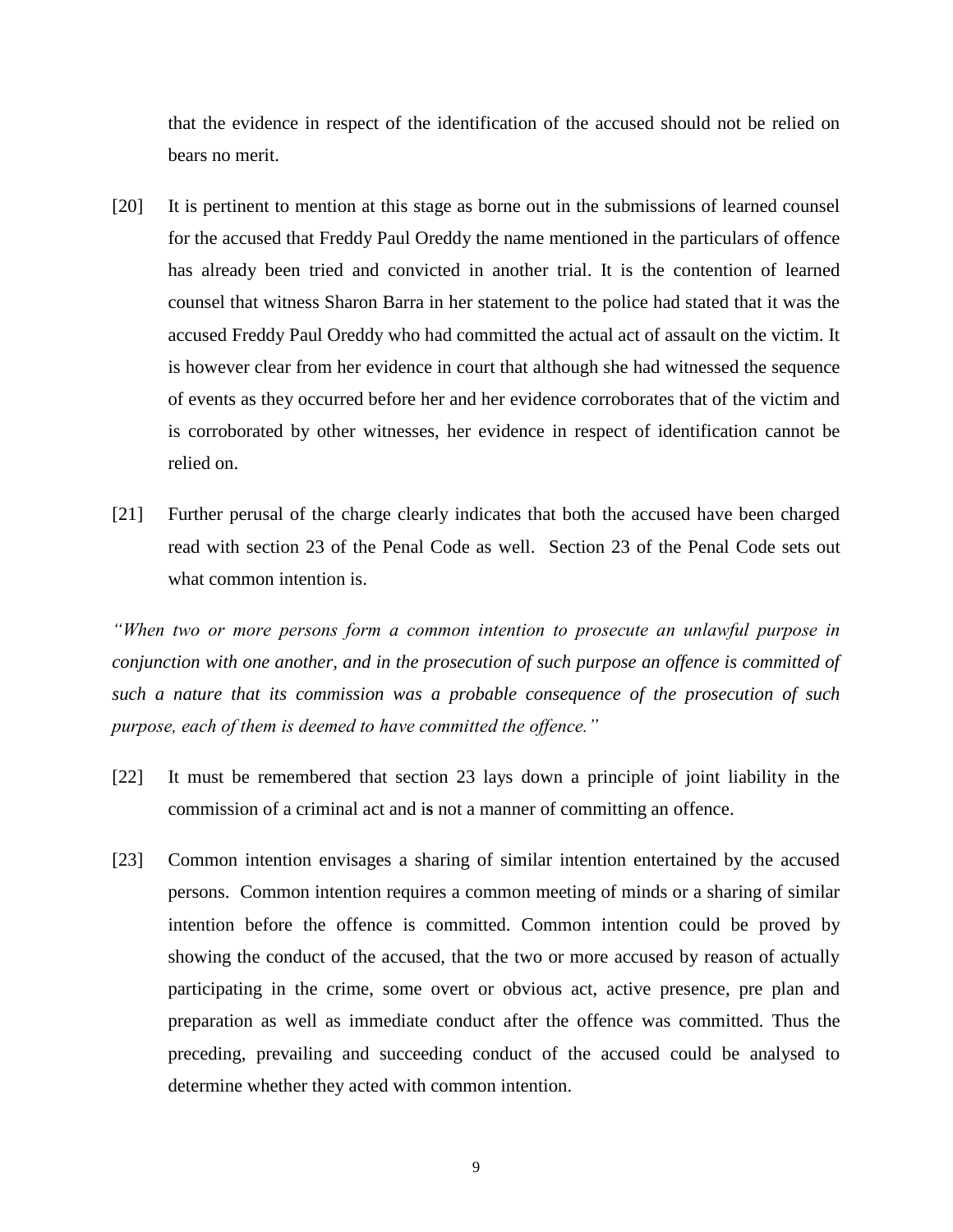- [24] The evidence of the victim, witnesses including that of Sharon Barra indicate that two persons were seen laying in wait for the victim Ponnu Kannan and after assaulting him with a piece of wood and after collecting the bag they had run of together in the same direction. The victim identifies Paul Oreddy as the person who was standing a little distance away at the time of assault and he had seen a hand and a piece of wood at the time of the assault. It is apparent that all the acts as described by the prosecution witnesses clearly indicate that both persons, Antoine Labrosse and Paul Oreddy had been acting with common intention to commit robbery on the victim using violence. The manner of how the robbery was done i.e. by hitting the victim on his face with a piece of wood while he was riding a motor cycle, clearly indicate they had the intention to cause grievous harm or serious injury to the victim. It is apparent that their intentional acts did in fact cause permanent and grievous injuries to the victim Ponnu Kannan as borne out by the evidence of the victim and the medical certificate marked P10. The evidence therefore clearly establishes beyond reasonable doubt that the accused in this case was acting with common intention with Paul Oreddy in the commission of the aforementioned offences. For the aforementioned reasons the defence of the accused stands rejected.
- [25] The evidence of the prosecution witnesses stand corroborated on material facts pointing to the guilt of the accused. The contradictions are not material contradictions. Therefore this court will proceed to accept the corroborated evidence of the prosecution.
- [26] Having considered the evidence of the prosecution in its entirety this court is satisfied that the many threads or details of evidence in the case for the prosecution establish beyond reasonable doubt that the inculpatory facts are incompatible with the innocence of the accused and incapable of explanation upon any other reasonable hypothesis other than that of the guilt of the accused. I am also satisfied that there are no other co-existing circumstances which would weaken or destroy the inference of guilt based on circumstantial evidence. I am satisfied the prosecution has successfully excluded any alternative possibility that might point to the innocence of the accused.